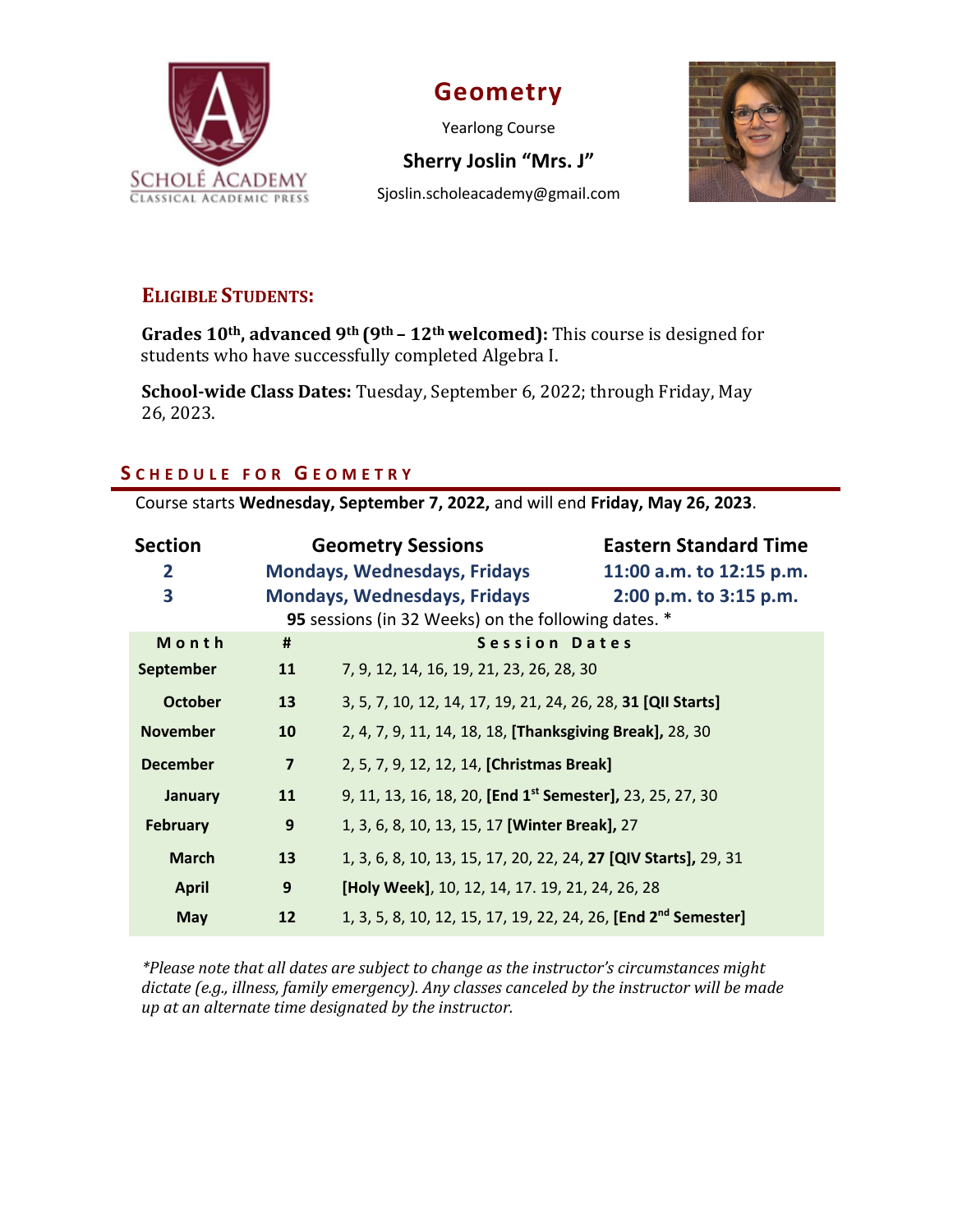## **GEOMETRY COURSE MAP:**

Unit 1: Tools of Geometry, Angles and Geometric Figures, Logical Arguments and Lines Unit 2: Transformations and Symmetry, Triangles and Congruence Unit 3: Quadrilaterals, Similarity, and Right Triangles and Trigonometry Unit 4: Circles, Measurement, and Probability

#### **OFFICE HOURS: Mondays 12:30 am - 1:30 a.m. EST or other days by appointment.**

Students and/or parents can request meetings to ask questions, seek assistance, or review class material that are brief in nature, however, such meetings are not meant to be tutoring sessions. 

#### **GEOMETRY COURSE DESCRIPTION:**

The objective of this Geometry course is to serve as a study of Geometry from both a classical and modern perspective, exploring parallels and contrasts between the two. The course will follow the path set by Euclid of studying definitions, postulates, and theorems. They will develop logical and spatial reasoning as they work on writing proofs weekly. This study will serve as a backdrop as we utilize the theorems to solve modern geometric problems. Students will study angles, lines, triangles, polygons, circles, area and volume, coordinate geometry, and trigonometry. Students will explore connections between math and everyday applications through problem-solving and hands on activities. They will study Greek Geometry, Euclid and Descartes, the history of geometry and what led to its merger with Algebra. Thus, they will understand geometry from a classical viewpoint and both modern viewpoints (proof-driven versus Algebra-driven).

#### **SUMMER ASSIGNMENTS:**

Students will receive early, summer access to ALEKS and complete moderate summer assignments to maintain retention, remediate if necessary, and ensure readiness.

### **REQUIRED MATERIALS:**

#### • **Euclid Elements, Heath Translation (choose one option below)**

- o Free web version: Clark [University,](https://mathcs.clarku.edu/~djoyce/elements/toc.html) Archive.org
- $\circ$  Free PDF: Wilbour Hall, Univ Texas with Greek

 $\circ$  Purchase Print Book: Amazon (this should not be necessary unless it is your preference)  $\circ$ This book will provide our classical viewpoint of geometry, including writing proofs. We will discuss Euclid's proofs, compare them to modern textbook proofs, and write our own proofs.

### • **Digital Textbook: [Reveal Geometry](https://www.mheducation.com/prek-12/program/microsites/MKTSP-GIP20M0/online-sampling-6-12.html) with [ALEKS](https://www.aleks.com)**

 $\circ$  The instructor does not teach from the book but uses it for example problems, class work problems, student reference, and course structure. The book represents the mod ern viewpoint of geometry; solving geometric problems using algebra, which students need to learn to prepare for future courses, real world applications, and future exams. Notwithstanding, this book also covers logical reasoning and writing proofs.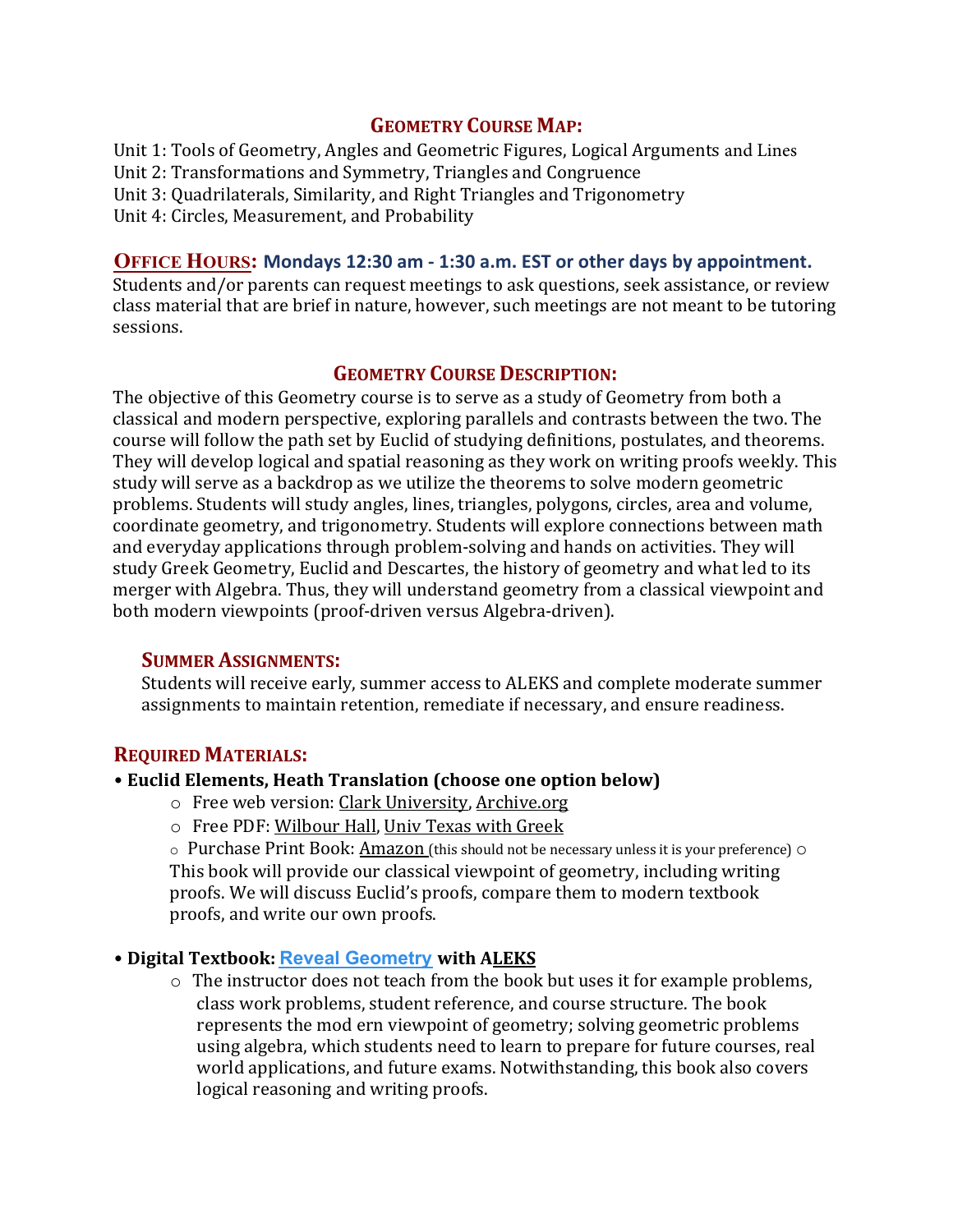- $\circ$  ALEKS delivers practice problems to students in a manner that promotes mastery and retention. Students work problems on paper and turn them in to the instructor for re view. Students are required to correct their work using ALEKS' step-by-step solution; thus, they learn from their errors before trying another similar problem. This provides students the opportunity to learn to solve geometry on paper and digitally, which is a  $21<sup>st</sup>$  century skill.
- $\circ$  Purchased via instructor (\$40) by 5/31. Info. will be sent via email in May.  $\bullet$

**Mathematics for the Nonmathematician** (used print or digital is  $ok$ )  $\circ$  This text will be used to learn some of the related history and philosophy of the concepts covered. Provides students with interesting and challenging problems.

>Digital Tablet. Chose from: Wacom Intuos, [Huion](https://www.amazon.com/Inspiroy-H640P-Graphics-Battery-Free-Sensitivity/dp/B075T6MTJX/ref=sr_1_1_sspa?crid=23ZG1NBBI8H8E&keywords=huion+tablet&qid=1643413206&sprefix=huiontablet%2Caps%2C119&sr=8-1-spons&psc=1&spLa=ZW5jcnlwdGVkUXVhbGlmaWVyPUEzS0gyNkFQUTJWMkczJmVuY3J5cHRlZElkPUEwNTg2NjY3MU1UWkdOSUdUQUg1VyZlbmNyeXB0ZWRBZElkPUEwNTY2NTUxMlo4TTFMSzk3UDlPTiZ3aWRnZXROYW1lPXNwX2F0ZiZhY3Rpb249Y2xpY2tSZWRpcmVjdCZkb05vdExvZ0NsaWNrPXRydWU=), XP-Pen, or

• Three-ring notebook with five dividers or 5 subject spiral.

• Binder Pencil Pouch with multiple sharpened pencils, erasers, protractor, and a drawing [compass](https://www.amazon.com/Mr-Professional-Geometry-Drafting-Woodworking/dp/B086R77B7Y/ref=sr_1_1_sspa?crid=3S4SUZAM54B3F&keywords=compass+for+geometry&qid=1643421175&sprefix=compass%2Caps%2C160&sr=8-1-spons&psc=1&spLa=ZW5jcnlwdGVkUXVhbGlmaWVyPUFTQ0tUSEc5QjhBUDEmZW5jcnlwdGVkSWQ9QTAwMzg3MDAzVUVSRkNFUzkyQzk0JmVuY3J5cHRlZEFkSWQ9QTA3OTg0OTYxVk5aREdOOEtOTkxOJndpZGdldE5hbWU9c3BfYXRmJmFjdGlvbj1jbGlja1JlZGlyZWN0JmRvTm90TG9nQ2xpY2s9dHJ1ZQ==) or bullseye compass, square patty paper (we do not need this much patty paper, so you can opt to use typing paper or similar) --- these are examples only, less expensive items are acceptable • Scientific Calculator Examples: [TI,](https://www.amazon.com/Texas-Instruments-Scientific-Calculator-Accents/dp/B00000JBNX/ref=sr_1_4?crid=1YR7Z1860L5N8&keywords=scientific%2Bcalculator&qid=1643413403&sprefix=scientific%2Bcalculator%2Caps%2C126&sr=8-4&th=1) [Sharp,](https://www.amazon.com/Casio-fx-300ESPLS2-Scientific-Calculator-Textbook/dp/B086Z71GQ3/ref=sr_1_5?crid=1YR7Z1860L5N8&keywords=scientific+calculator&qid=1643413403&sprefix=scientific+calculator%2Caps%2C126&sr=8-5) [other](https://www.amazon.com/s?k=scientific+calculator&crid=1YR7Z1860L5N8&sprefix=scientific+calculator%2Caps%2C126&ref=nb_sb_noss_1)

- Notebook Paper and Graph paper
- Free web accounts: [student.desmos.com,](https://student.desmos.com) [ziteboard.com](https://ziteboard.com), desmos.calculator,  $\circ$  Ziteboard is used often as a virtual classroom chalkboard, the others are used sparingly

In addition, the instructor will provide pdf files or problems from various sources.

## **OPTIONAL MATERIALS:**

• Paper versions of the digital textbook (this would be in addition to the digital text, not instead of): Textbook Vol 1 and Textbook Vol 2. Used from Amazon: [Textbook Volume 1](https://www.amazon.com/Geometry-Interactive-Student-MERRILL-GEOMETRY/dp/0076626016/ref=sr_1_10?crid=3RIHTBNQW09R6&keywords=reveal+math&qid=1643417758&s=books&sprefix=reveal+math%2Cstripbooks%2C74&sr=1-10) & [Textbook Volume 2](https://www.amazon.com/Geometry-Interactive-Student-MERRILL-GEOMETRY/dp/0078997496/ref=sr_1_10?crid=1DALTT7F5IHRV&keywords=reveal+math+geometry&qid=1643417899&s=books&sprefix=reveal+math+geometry%2Cstripbooks%2C74&sr=1-10)

## **PARENT EXPECTATIONS IN ACTION**

Parents expectations are simply to ensure that the student has all the required materials needed for the course, a stable internet connection, a distraction free environment during class, and adequate time to study outside of class hours. Parent assistance with assignments is not expected and should not be required. If a student is struggling with an assignment, parents are asked to follow the provided Parental Math Assistance Guide. However, if your student is accustomed to having your assistance with math, there will likely be a transition period as they build their level of tolerance and confidence in working math independently.

## **STUDENT EXPECTATIONS IN ACTION**

In this class, students will be expected to listen attentively and participate actively. Students are expected to arrive to class on time and with all assigned material completed. The instructor will facilitate learning for the student, but the responsibility for staying up to date with classwork and assignments ultimately falls to the student. If a student is struggling with content or an assignment, it is their responsibility to seek approved help. Students should not utilize technology to complete their assignments for them.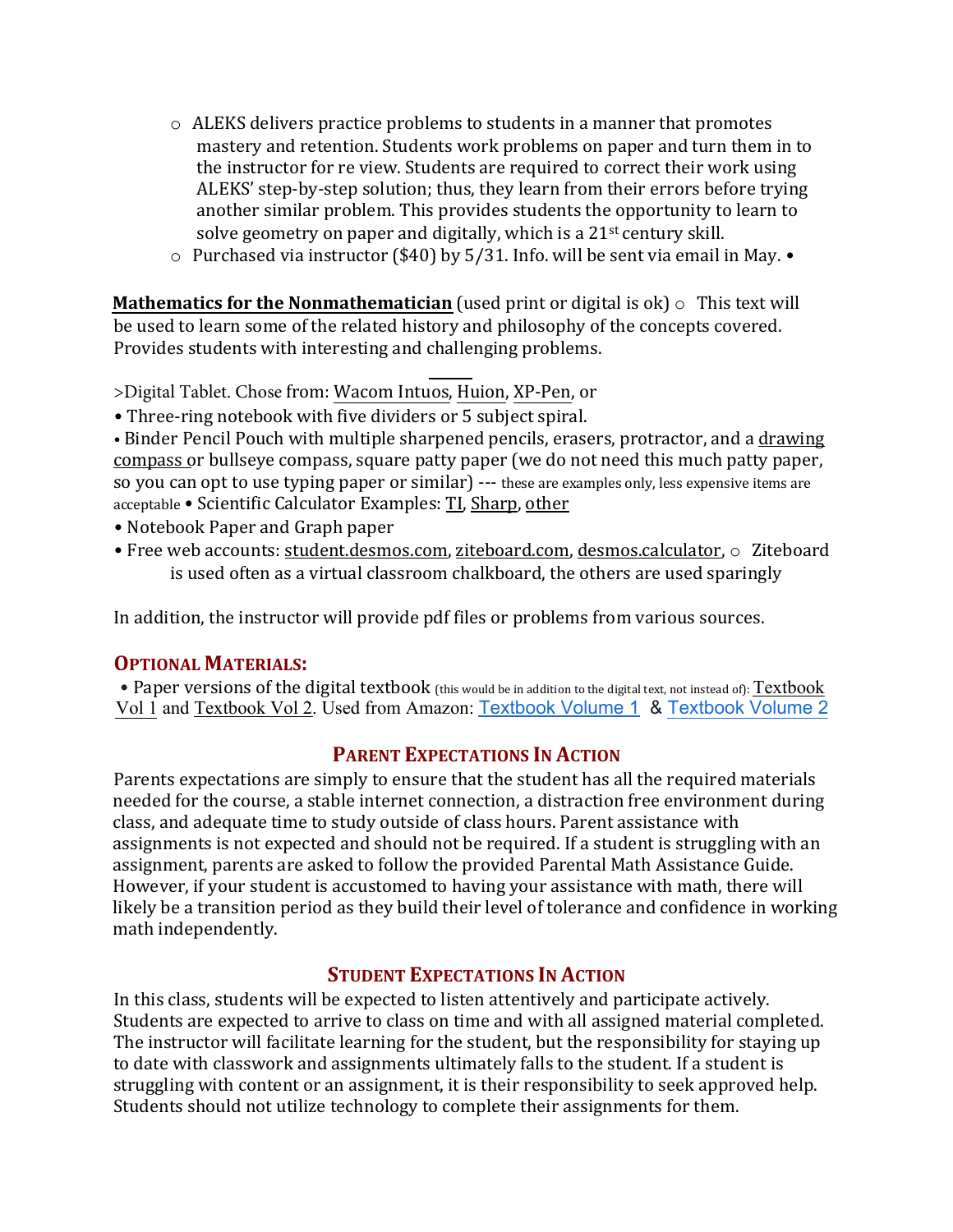The course relies heavily on discussion as students are asked to think about and question what they are learning. During the discussion, students will present problems, review answers, pose questions, explain, and justify their answers, and think out-loud. Students are encouraged to embrace their mistakes as opportunities to learn. A FAIL is a first attempt in learning.

Time Commitment – Due to the nature of the course, it is recommended that students plan to spend 3-6 hours per week on mathematics beyond class hours.

Students turning in late work will earn a 10% penalty for each day the assignment is late. Late work will not be accepted after the  $3<sup>rd</sup>$  day. Students will submit their work by scanning their homework pages and uploading it into the Schoology assignment. Assignments should be sub mitted as one pdf file. Photographs of completed assignments will not be accepted.

## **STUDENT EXPECTATIONS: EXECUTIVE FUNCTION SKILLS**

Students enrolling in Scholé Academy's Mathematics Program will be expected to show development of Executive Function Skills throughout the year. Executive Function Skills speaks to a set of qualities and skill sets students can develop and hone to better approach the courses, lectures, readings, and teachers they will face in their future academic coursework. 

Executively, students are expected to be:

1. **An Engaged Student:** One who is not easily distracted by their surroundings and is willing to step into the arena of class discussion, ask questions, supply answers, generate the internal dialogue necessary to determine if what's being discussed is important and necessary to himself.

2. **Note Takers:** A student who during and after being engaged with the class has been trained to note important and relevant content in an organized manner. His notes would then be consulted, independently, for application in assignments and assessments.

**3. Attention to Detail & Preparedness:** These students are ones who consistently adhere to deadlines, submission requirements, assignment instructions, and confirm technology is working prior to the start of class. This student is responsible in determining how to proceed after an absence and adjusting as the class proceeds, etc.

4. **Employ Critiques:** These students are ones who receive feedback to one of their submissions, and then are sure to apply that feedback to future assignments rather than repeating mistakes. These students also glean information from the live class critiques of fellow students and note mistakes to avoid by learning from others.

5. **Initiative/Maturity:** During class this student will display a level of maturity that exhibits an ability to focus and engage in his learning and refrain from activities that cause him to become a distraction for others. The student exhibits the maturity to seek out appropriate sources of assistance when struggling with assignments or problems.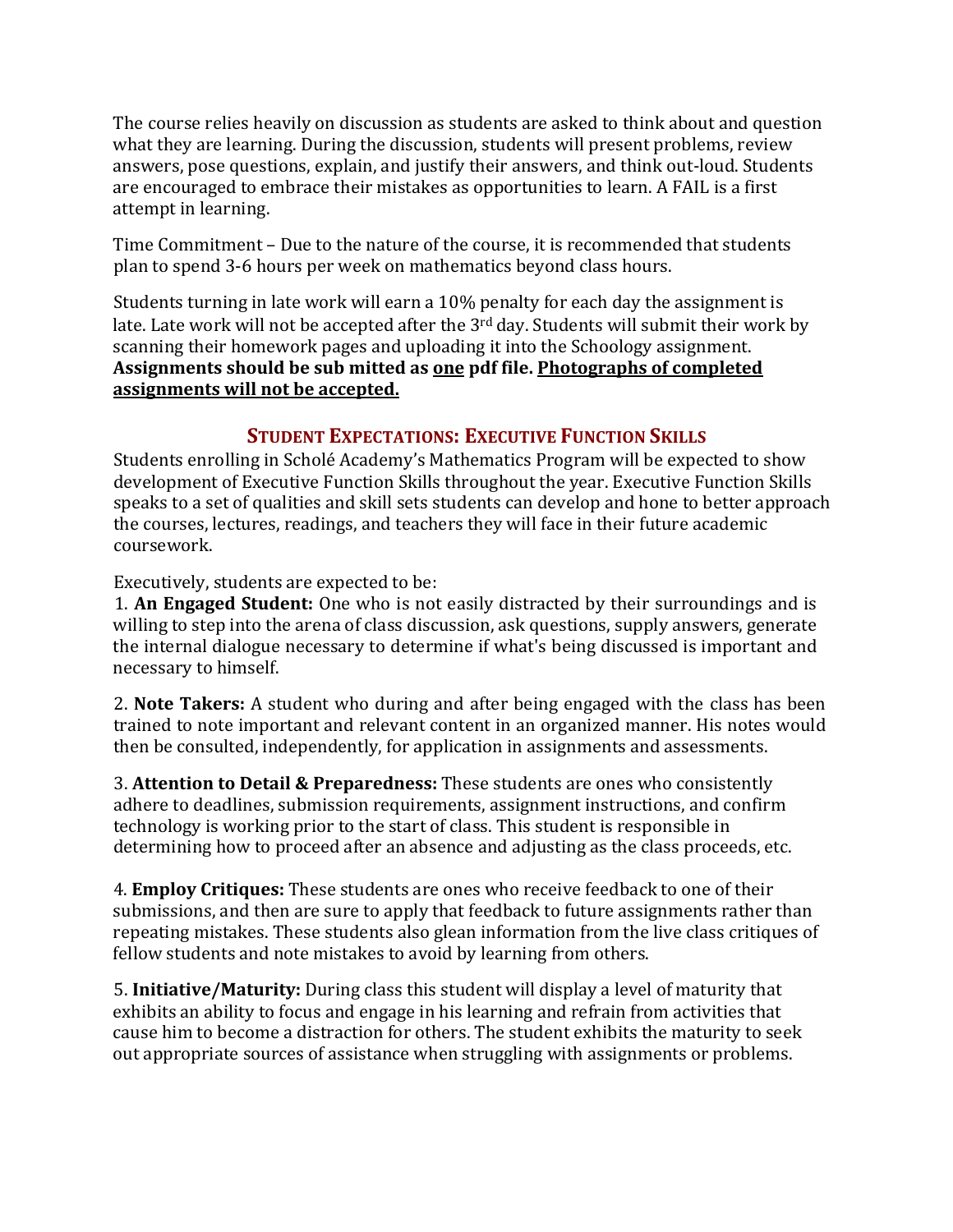#### **STUDENT EVALUATION: GRADING**

Grades are a feedback mechanism from the teacher to the student as to their level of mastery. In line with a theme of restfulness, assignments will be communicated using a Mastery Scale as de fined below. The purpose of this grading scale is to provide students with a clear, unambiguous message as to their level of mastery. Additionally, it provides the students with the opportunity to focus on mastery of the content rather than grades.

Inasmuch as you might be fully on board with this grading method in theory, there will undoubtedly be the need to complete a college transcript with either a numeric or traditional letter grade. Traditional percentage grades will be provided for transcript purposes upon request and at the end of the year.

The Mastery Grade Scale is as follows:

- Master: this grade will be rewarded to a student whose work shows mastery. -Journeyman: this grade will be rewarded to students who are near mastery. -Apprentice: this grade will be rewarded to students who require more review or practice. - Novice – this grade indicates the student did not exhibit sufficient learning. Passing the class, generally requires a grade of Journeyman.

## **STUDENT EVALUATION: ASSIGNMENTS, TYPES & WEIGHTS**

Mrs. Joslin will communicate with students regarding assignment feedback and grading through the free online grading system, Schoology. Students' grades will be comprised of:

| <b>Learning Level</b>  | <b>Resource</b>                                             | <b>Grade Category and Weight</b>  |
|------------------------|-------------------------------------------------------------|-----------------------------------|
| Discovery $(10\%)$ :   | Euclid Elements<br>Mathematics for Nonmathematicians        | Participation: 10%                |
| Construction $(25%)$ : | Euclid Elements<br>Reveal Geometry                          | Proofs: $30\%$                    |
| Application (35%):     | Reveal Geometry<br><b>Mathematics for Nonmathematicians</b> | Algebraic Problems: 30%           |
| Summation (30%):       | Instructor                                                  | Assessments: 30%<br>Projects: 10% |

Late work will be penalized  $10\%$  each day late and will not be accepted after the 3<sup>rd</sup> day. 

The grades reflect the levels of student learning. We first learn the geometric concept through **discovery** or investigation. We then **construct** a mathematical proof or conjecture for the concept. Next, we **apply** the theorem to modern geometric problems using algebra. Finally, we exhibit a **summation** of our learnings in assessments and/or projects.